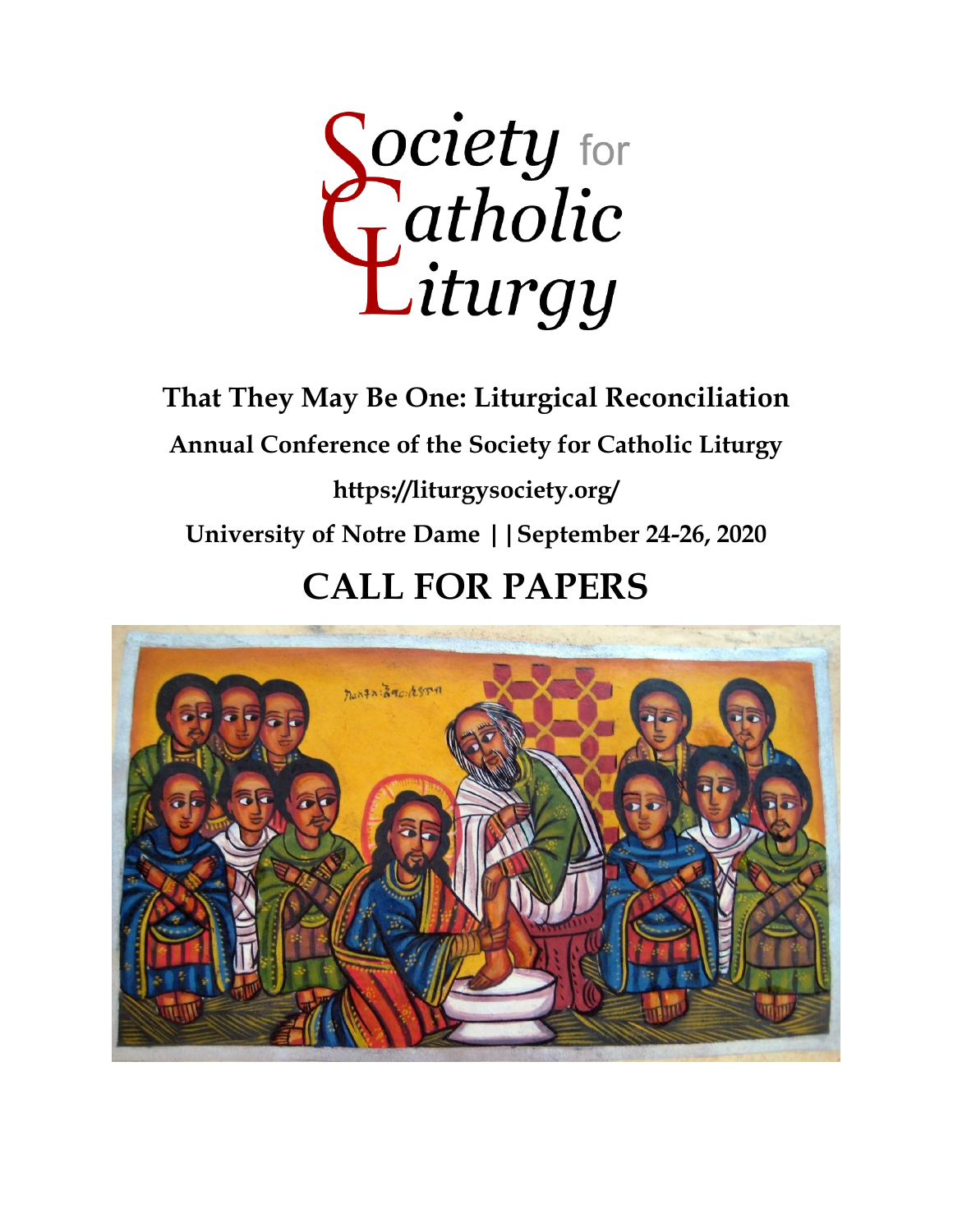In his *Catholicism: Christ and the Common Destiny of Man*, Henri de Lubac, S.J. describes the unifying function of liturgical prayer. In offering the Eucharistic sacrifice, the Church participates in the sacrifice of Christ on the cross. It is through this sacrifice that men and women in the Church are restored to the original communion that was the destiny of the human family. The unity made possible by Christ's sacrifice is ritually celebrated each Holy Thursday during the Mass of the Lord's Supper as the Church sings, "*Simul ergo cum in unum congregamur:/Ne nos mente dividamur, caveamus./Cessent iurgia maligna, cessent lites./Et in medio nostri sit Christus Deus*" (So when we as one are gathered all together,/let us strive to keep our minds free of division;/may there be an end to malice, strife and quarrels,/and let Christ our God be dwelling here among us).

The irony is that much liturgical scholarship and practice in the last fifty years has led to disunity rather than unity within the Church. Catholics who worship according to the reformed rites of the Second Vatican Council may be viewed as participating in a liturgically deficient presentation of Christ's sacrifice. Many liturgical scholars, pastoral liturgists, and even clergy of the post-conciliar era cast a suspicious eye toward Catholics who celebrate the Extraordinary Form or who desire a retrieval of liturgical and devotional practices from pre-conciliar Catholicism. The liturgical arts, especially sacred music and architecture, have become a space of contestation within Catholicism.

Liturgical renewal within both scholarship and pastoral practice must move beyond a mutual suspicion that does harm to Christ's Body. The task of reconciliation within liturgical scholarship and practice cannot proceed as benign tolerance or a naïve relativism. Instead, it must include a deeper reflection on a liturgical theology of unity, grounded in what Pope Emeritus Benedict XVI called the sacramental mysticism central to Catholicism.

The 2020 Conference of the *Society for Catholic Liturgy* invites submissions for papers and pastoral presentations that treat the theme of liturgy and unity in the Catholic Church. Proposals may address eastern Catholic liturgies, the reformed rites of the Second Vatican Council, the Extraordinary Form, and the Personal Ordinariate for former Anglicans. Potential topics and questions which arise from the conference theme are:

- The role of liturgical history in contributing to both unity and disunity in the Church. How might a liturgical historian narrate the history of the liturgy in a way that does not succumb to prejudices against a specific liturgical era or series of practices?
- A liturgical theology of unity grounded in the rites of the Church.
- Sociological and cultural examinations of liturgical practice in parishes and seminaries. Are parishes and seminaries marked by discord or harmony around liturgical practice? What is the source of this discord or harmony in parishes and seminaries?